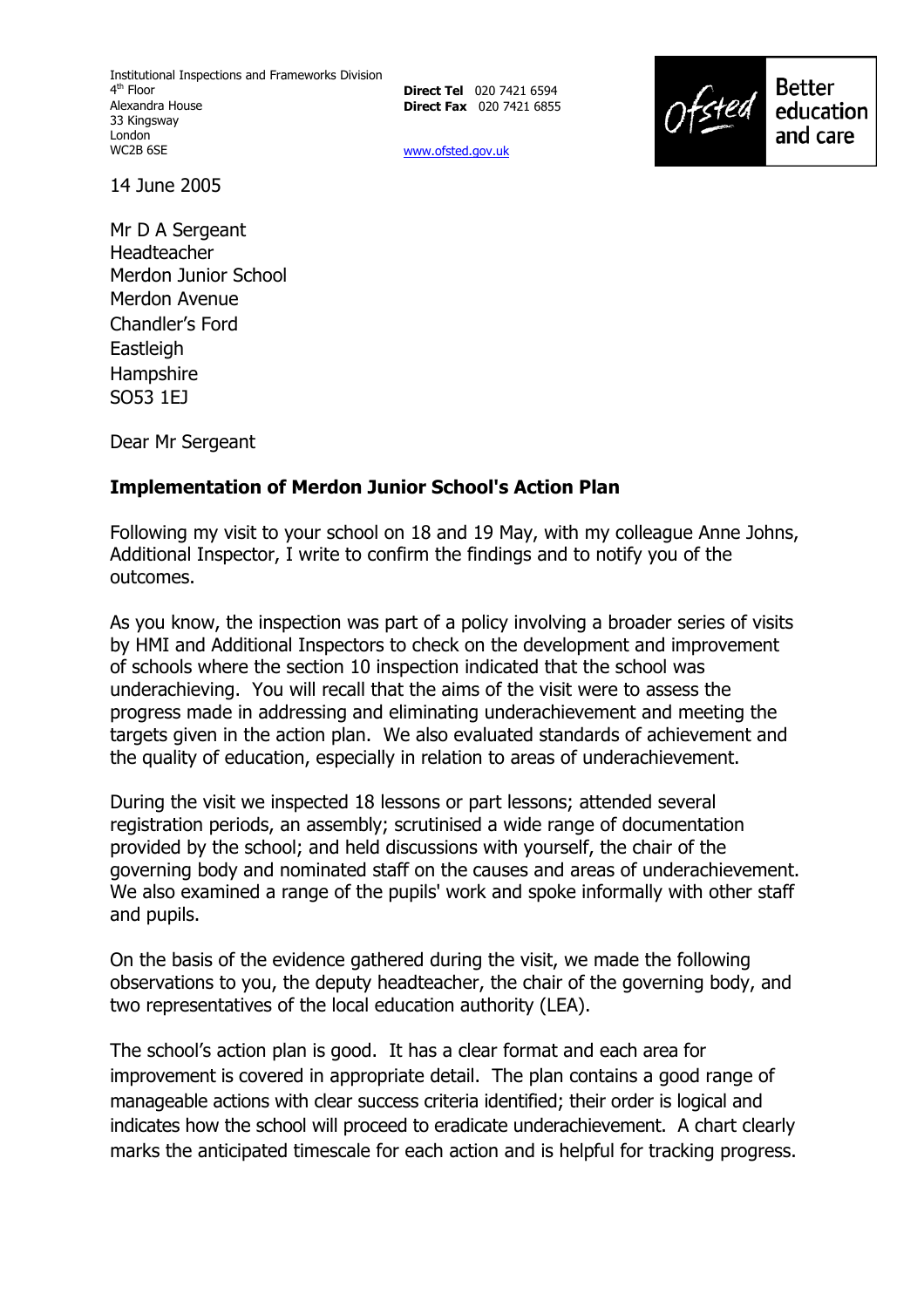

Those responsible for ensuring that the actions take place are identified, as are any others involved. Arrangements for monitoring, review and evaluation are clearly identified and the school has been rigorous in tracking the progress made in implementing the actions.

The results in the national tests in 2004 indicated that the pupils attained above average scores when national comparisons were made. When compared with similar schools the results were average in the core subjects; when prior attainment was taken into account the results in English were average but in mathematics and science they were below average. The proportion of the pupils attaining the higher Level 5 was just below the national figures in English, mathematics and science. The school has carefully tracked the progress made by the pupils over this academic year and has data which suggests that the school's results are improving and that the future trend over time is likely to be upward.

The school has introduced clear and effective procedures for tracking the pupils' progress, ensuring that any underachievement is recognised and acted upon. The school has compiled a useful bank of assessment data of which it is making effective use. National and optional test results are analysed and the information is used to: set agreed targets; place pupils in appropriate teaching groups for mathematics and English; and allocate support. Teachers have benefited from useful training; in addition, helpful work has taken place in assessing and agreeing the levels of the pupilsí work to ensure that teachers have consistency in their expectations.

The assessment policy is a useful document, which provides clear guidance for the staff. The pupils are increasingly involved in assessing their own work and each otherís, which has a positive impact on their learning. The teachers identify assessment opportunities in their planning and in the best lessons make use of assessment information to move the learning on. Most marking is informative and helps the pupils understand what they need to do to improve, although this is not consistent in each class.

Standards reached national expectations in all of the lessons. The proportion of the pupils attaining above age-related expectations in lessons is improving as the school makes more effective use of the information it has gathered. In about a third of the lessons, standards were above average. The progress the pupils make is at least sound and is often good or very good. The teachers have high expectations.

Standards in English at the end of Key Stage 2 are generally at national expectations, with an increasing proportion of the pupils achieving at the higher levels. The lower attaining pupils in Year 6 have made very good progress and, as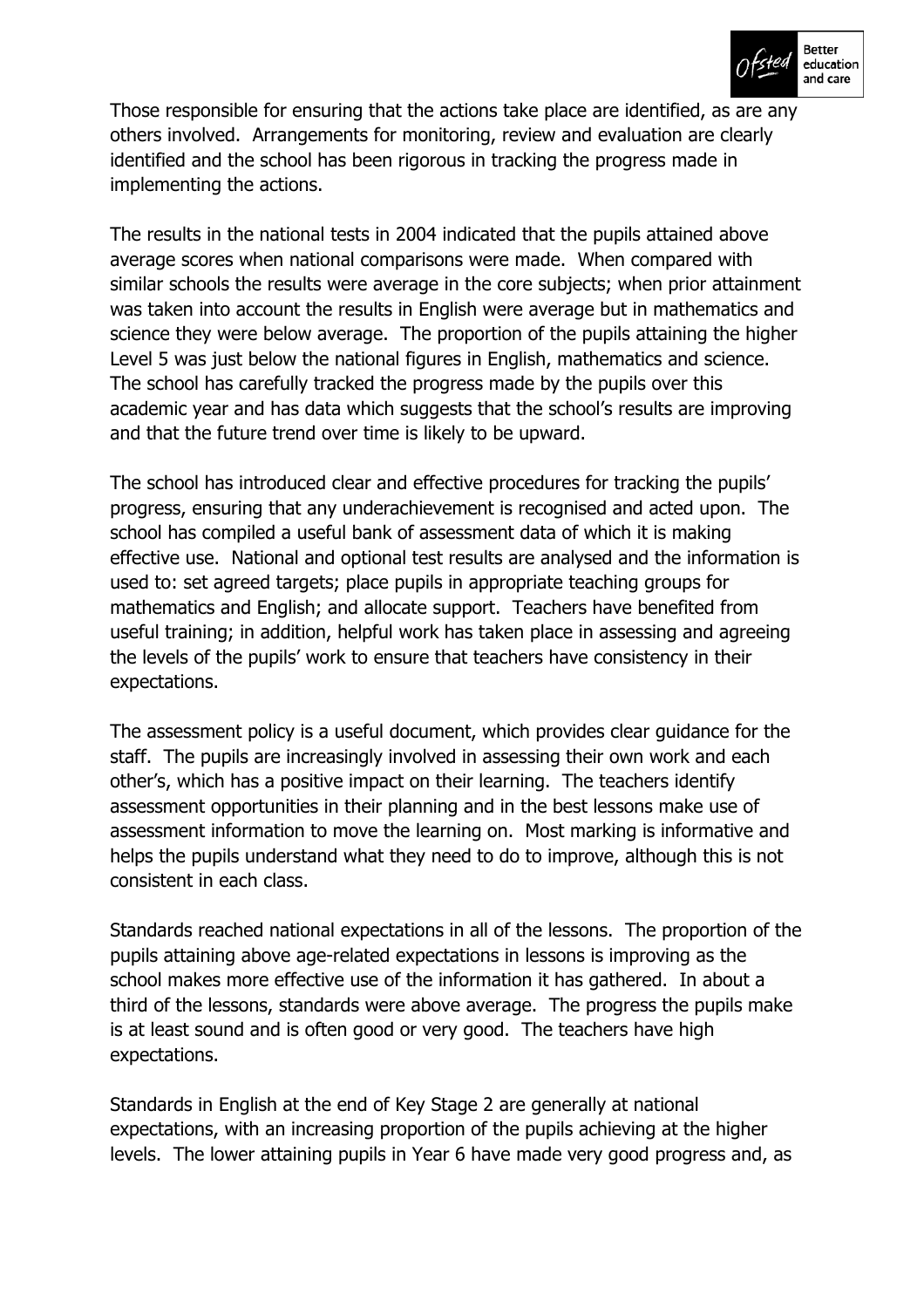

a result of the excellent teaching, about half of them are likely to achieve average standards. The school's provision in English has improved and this is reflected in lessons and in the books of most pupils in the majority of classes. The quality of teaching ranged from satisfactory to excellent.

The pupils speak confidently and eloquently and the teachers provide a varied range of quality speaking and listening opportunities; such as, when the pupils discuss their work in pairs and groups or when dramatic techniques are used to enhance the learning experience. The majority of the pupils work productively and with great interest in activities which stimulate their imagination and take account of their interests, such as in a Year 5 class, where the pupils gave very active responses. Across the school, the written work was generally well presented though a few pupils, in some classes, were careless and did not take enough care with their work and made mistakes in spelling common words. In one class, the teacher did not provide a good model of writing on the whiteboard. The pupils cover a good range of work in their books and have the opportunity to write for a variety of purposes. Although many pupils demonstrated confident and accurate reading, the school has made plans to improve provision during the guided reading periods which were not observed during this visit. The use of information and communication technology (ICT) as a teaching tool for English is underdeveloped.

In mathematics and science most of the pupils are working at average standards, although an increasing proportion achieve standards which are above average, and make good progress in lessons. Many pupils solve problems using the four rules of number; they use correct mathematical language and calculate accurately. The pupils are more confident at explaining and showing how they have worked out their answers. The teaching is good overall with some very good and excellent teaching, which is having a positive impact on standards.

In science, many pupils have a good breadth of knowledge and are developing their investigation skills through a range of practical work. Previous gaps in the science curriculum have been identified and steps taken to ensure that all aspects of the curriculum are now covered.

The pupils' personal development continues to be a strength of the school. There is a very positive ethos of mutual respect and understanding and relationships are very good. The pupils are keen to learn and work hard in lessons. In classes and around school the pupils are polite, courteous and good humoured and they behave very well. Attendance is well above average and there have been no exclusions in the past year.

The quality of teaching is good overall. It was satisfactory or better in all of the 18 lessons. Two lessons were excellent, two were very good, nine good and five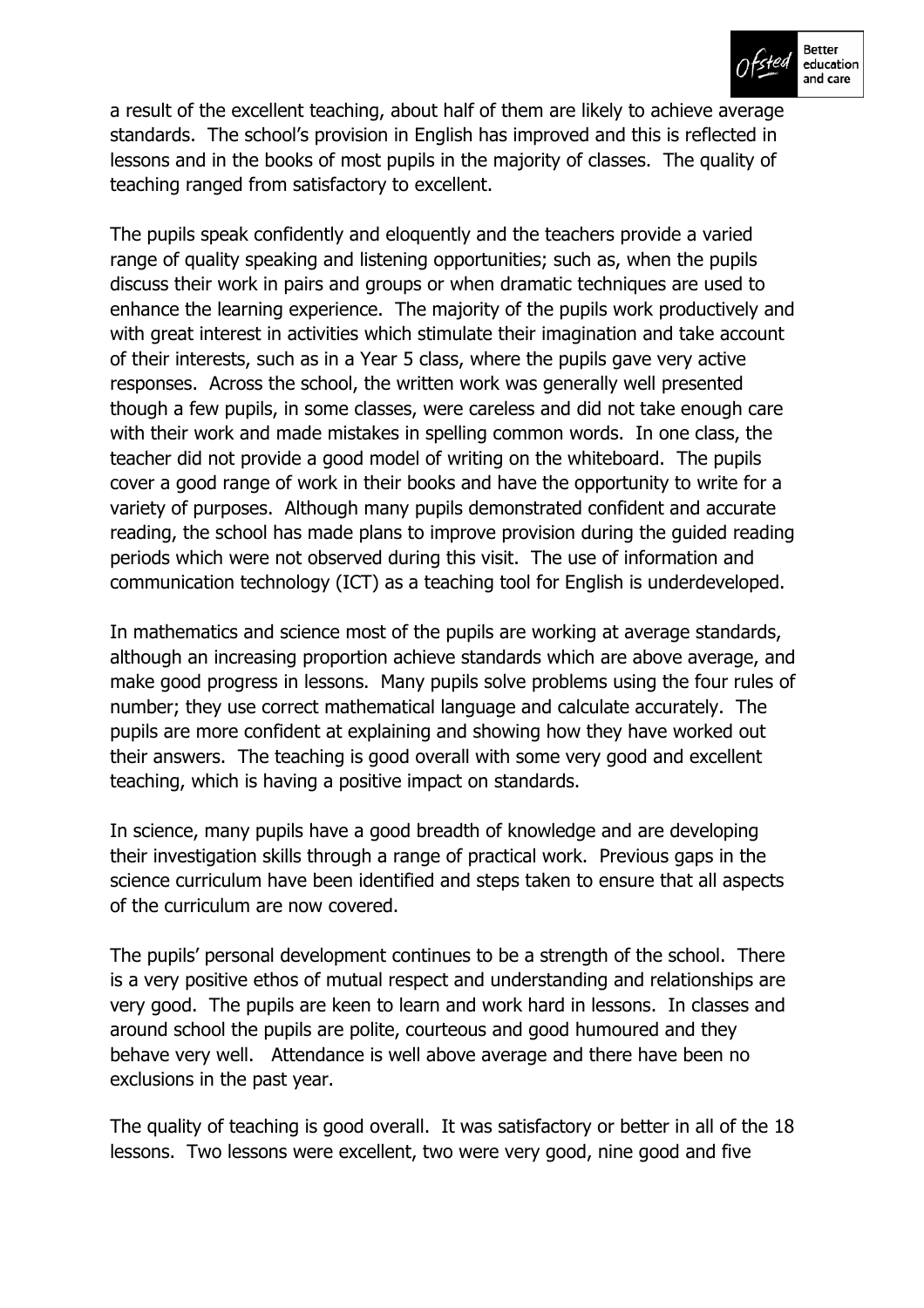

satisfactory. The quality of the teaching and learning was closely linked. Where the teaching was effective and well focused, the pupils made sustained progress during the lesson. The pupils were keen learners and responded well to the wide range of teaching and learning strategies used in the most successful lessons. Many sustained good levels of concentration as they completed their work.

In the best lessons, the teachers had planned activities which made effective use of the pupils' own interests and ideas. Planning was generally of a good quality; it identified assessment opportunities and how the lesson would cater for the full range of the pupilsí needs. The teachers used a wide range of strategies to maintain the pupils' interest and to challenge their thinking. Expectations were high. The teachers gave clear instructions and maintained a good pace to their lessons. Relationships between the pupils and the teachers were very good. The support staff were used well when lessons included their contribution.

Although no lessons were judged to be unsatisfactory, some weaknesses occurred. Questions were not always productive in making the pupils think more deeply about topics; sometimes answers were sought from too small a sample of the pupils meaning that too many were passive. In some lessons, the challenge for the higher attaining pupils had not been carefully planned, or the pace was slow, which resulted in the pupils being less interested.

The curriculum has been carefully considered and has been restructured to meet statutory requirements. It has been evaluated to ensure that it is broad and balanced and reflects cross-curricular aspects as well as 'Excellence and Enjoyment'. It is driven by leading questions and the curriculum and development team carefully monitor the medium and long-term plans. This has improved the provision in most subjects.

The headteacher provides good leadership and, since his return to school, has worked diligently to improve the provision and tackle the causes of underachievement. He is ably supported by the deputy headteacher who ensured that the headteacher was fully informed of all developments while she acted as headteacher. She had set up a range of effective systems to monitor and evaluate the provision which are now being embedded across the school. Together, they have formed a very effective team and they display very high levels of professional rigour in their approach. There is great clarity and vision as to what needs to be done next to address underachievement. The phase and subject leaders are developing clear systems to monitor and evaluate standards and provision: these are being shared across the school.

The systems for monitoring and evaluation are comprehensive and staff are kept fully informed. The monitoring and evaluation of teaching and learning has taken